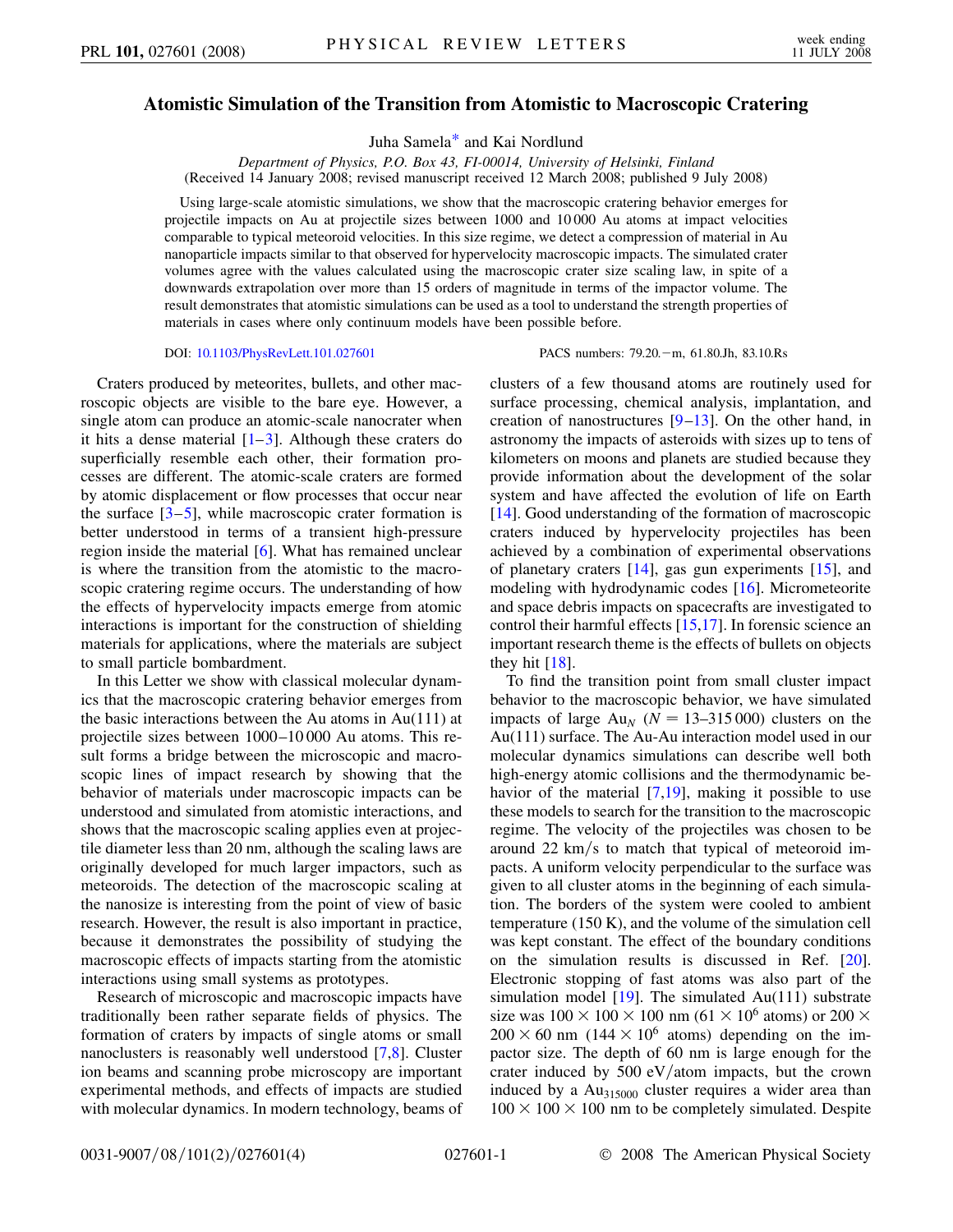the large size of the simulation box, the fingers of the largest corona reach the boundaries in the final stages of the corona development, but this does not affect the main conclusions of this study. Depending on the total cluster energy, total CPU times were 10 000–50 000 hours/impact, which limited our study to one or two simulations per cluster size and energy. However, the variation of crater volume is relatively small at large cluster sizes. The simulations were followed up to 50–250 ps depending on the impact energy. The Au-Au interaction potential used in this study is based on the corrected effective medium theory [\[21](#page-3-16)[,22\]](#page-3-17). It gives sputtering yields that are in agreement with experimental results for Xe impacts on Au(111) [\[20\]](#page-3-15) and for  $Au_{13}$  impacts on Au(111) [\[7\]](#page-3-5). Other details of the simulation method can be found in Refs. [\[7,](#page-3-5)[19\]](#page-3-14).

According to the simulations, the coherent interaction of atoms gradually leads to macroscopic impact behavior, when the size of the cluster increases. We observe that during the first phase of the impact, which lasts from 0.3– 1.0 ps, depending on the cluster energy and size, the cluster penetrates inside the substrate and only a small number of atoms are ejected from the substrate. In other words, the cluster atoms together with those substrate atoms that were initially located in the impact region are compressed inside the substrate (Fig. [1](#page-1-0)). The compressed region is formed because the number of atoms in the frontier increases while the cluster penetrates deeper in to the substrate, and the substrate arrests the expansion of the frontier. Also the projectile is gradually compressed in the high-pressure area (Fig. [2\)](#page-1-1). Finally, the compressed region is almost an ellipsoid in the bottom of the cavity. In the second phase, this very dense, high-pressure region releases its energy radially forming a hemispherical cavity of hot material which escapes to the vacuum leaving a crater.

A similar two-phase compression or radial expansion process is known to occur in macroscopic hypervelocity impacts [[6\]](#page-3-4). Compression of projectile and target materials, the isobaric core, occurs in the first phase of planetary impact events [[23](#page-3-18),[24](#page-3-19)]. The biggest terrestrial craters are caused by impactors of similar size and velocity. In these simulations [\[16](#page-3-11)[,23\]](#page-3-18), the transient forms of the cavity and corona are very similar to the forms shown in our simulations of atomic cluster impacts. By contrast, no clear compressed region is observed in the atom or small cluster impact simulations even at considerable higher energies than 500 eV/atom [[7](#page-3-5)]. (See also the supplementary EPAPS document  $[25]$  $[25]$  $[25]$ . Thus, we conclude that the appearance of this region in the large cluster impact simulations is a clear indication of the shift towards macroscopic behavior.

The crater volume scales linearly with the impactor size only when most of the impact energy is first stored in the compressed region and after that released radially so that it destroys the structure in a hemispherical volume. The volume depends linearly on the energy and hence also on *N*. If a considerable amount of impact energy is released to the vacuum already during the cavity expansion phase, as happens in the small cluster impacts, the crater volume scaling is not linear. The neighborhood density distribution in Fig. [2](#page-1-1) shows quantitatively that clear compressed region appears gradually between  $N = 1000-6000$ . Thus, some compression can be detected at smaller *N* than the linear scaling regime, but the compression/radial expansion mechanism becomes dominant only gradually. The highest density found in this study is almost 4 times the normal density of solid Au (for 5 keV/atom Au<sub>168000</sub>).

<span id="page-1-0"></span>

FIG. 1 (color online). Visualization of the compression of material in the stopping phase. The neighborhood density of atoms in impact region at  $500-2000$  fs after an impact of an  $Au_{68000}$ atomic cluster with energy 500 eV/atom. (Neighborhood density is defined in the caption of Fig. [2](#page-1-1)). The high density core region is shown in dark gray. The panel size is  $3.4 \times 2.3$  nm.

<span id="page-1-1"></span>

FIG. 2 (color online). The distribution of number densities in the impact region at the moment when the highest density occurs at different cluster sizes from 750 to 161 000 atoms. The ordinate indicates how many atoms in the volume surrounding the compressed region and cavity have a given number density around it. The histogram bin in the ordinate is 1 atom/nm<sup>3</sup>. The relative number density around an atom is calculated by counting the number of neighbor atoms in the 1 nm<sup>3</sup> neighborhood of the atom and dividing this by 69 atoms/nm<sup>3</sup> (number density of bulk Au). The densities are calculated for atoms in a region which is of the same size in all cases  $(17.0 \times 0.5 \times 24.0 \text{ nm})$ slice around the cavity).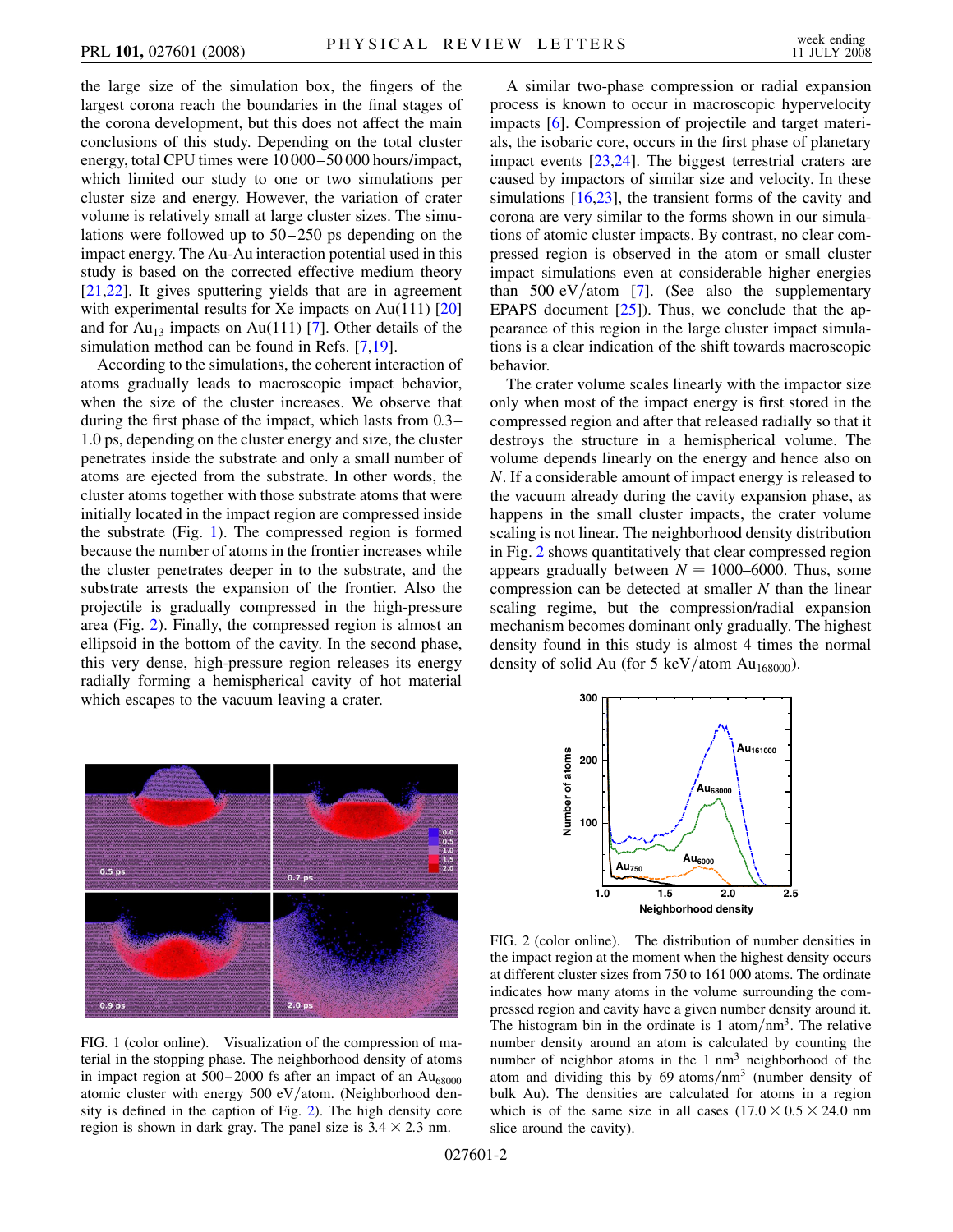Figure [3](#page-2-0) shows how the pressure is released during the first 3 ps after the impact. At 1 ps, both the untouched substrate material (69 atom/nm<sup>3</sup>) and the compressed material are present. At 2 ps, most of the compression has released and a low-density region is shown in the distribution, indicating that the substrate is partly in the gaseous state. At 3 ps, the crystal structure is almost completely destroyed in the volume considered.

<span id="page-2-2"></span>In the macroscopic strength regime, the crater volumes *V* have empirically been found to follow the behavior

$$
V = K_1 \frac{m}{\rho} \left(\frac{\rho U^2}{\bar{Y}}\right)^{3\mu/2},\tag{1}
$$

where *U* is the impactor velocity, *m* is the impactor mass, and  $\rho$  is the density of the material.  $\bar{Y}$ ,  $\mu$ , and  $K_1$  are parameters that depend on the strength of the material [[26\]](#page-3-21). Figure [4](#page-2-1) shows that the simulated volumes indeed converge towards the estimated macroscopic value  $V/N =$ 0*:*17 nm3. The value is gained from Eq. [\(1\)](#page-2-2) using empirical parameters  $K_1 = 0.2$  and  $\mu = 0.55$  for hard rock [\[26\]](#page-3-21), Young's modulus  $Y = 78$  GPa, and density  $\rho =$ 19 300 kg/m<sup>3</sup> for Au. (See the EPAPS document  $[25]$  $[25]$  $[25]$  for more details.) From this result, we cannot definitely conclude that the simulations and the empirical scaling law agree quantitatively because empirical scaling parameters are not available for Au  $[25]$ . However, we can say that with a reasonable choice of parameters, like the parameter set mentioned above, one gets an estimate of crater volume which is of about the same magnitude as the simulated volume. This result is not evident because the macroscopic scaling is derived for impactors that are more than 15 orders of magnitude larger in number of atoms than the clusters in this study; thus, the empirical law is extrapolated downwards by more than 15 orders of magnitude. Most important, however, is the observation that the simu-

<span id="page-2-0"></span>

FIG. 3 (color online). Evolution of the neighborhood density distribution in the impact region in a 500 eV/atom Au<sub>161000</sub> impact. The peaks at 1 and 2 ps correspond to the compressed region in Fig. [1](#page-1-0). The low-density peak at 3 ps describes the evaporation of high-energy atoms from the cavity walls (last frame of Fig. [1\)](#page-1-0). Notice that the development is faster in the Au<sub>68000</sub> event (Fig. [1\)](#page-1-0) than in the Au<sub>161000</sub> event (this figure). In general, the duration of cratering increases with projectile size.

lated scaling of crater volumes becomes linear with projectile size (Fig. [4](#page-2-1)), which is typical for the macroscopic impacts [\[26\]](#page-3-21). In small cluster impacts, the volume increases nonlinearly with *N* (Fig. [4](#page-2-1) and [[8\]](#page-3-6)).

However, the crater volume per cluster atom is smaller in the macroscopic regime than it is in the case of small clusters (Fig. [4\)](#page-2-1). This is related to the fact that a relatively large proportion of the impact energy is dissipated outside the displacement cascade by the shock wave and thermal conduction in the macroscopic impacts. In small cluster impacts, energy is considerably moved from the cavity by immediate sputtering.

From Eq. [\(1](#page-2-2)), the ratio between crater volumes of impacts with velocities  $U_1$  and  $U_2$  is  $V_1/V_2 = (U_1/U_2)^{3\mu}$ . When  $U_1 = 70 \text{ km/s}, U_2 = 20 \text{ km/s}, \text{ and } \mu = 0.55 \text{ [26]},$  $U_1 = 70 \text{ km/s}, U_2 = 20 \text{ km/s}, \text{ and } \mu = 0.55 \text{ [26]},$  $U_1 = 70 \text{ km/s}, U_2 = 20 \text{ km/s}, \text{ and } \mu = 0.55 \text{ [26]},$ the ratio is 7.9. From simulations we detected corresponding ratios 7.2 at  $N = 750$  and 8.3 at  $N = 6000$ . This indicates that the crater volumes in the atomistic simulations scale also with the velocity according to the macro-scopic scaling law [Eq. [\(1\)](#page-2-2)] already at relatively small impactor sizes. Thus, the macroscopic scaling with velocity begins at lower impactor sizes than the macroscopic scaling with impactor size. When the impact energy is higher than 25 keV/atom, the transition to macroscopic scaling probably occur at larger impactor sizes, because the channelling probability increases and therefore some cluster atoms loose their energy outside the compression region [\[25\]](#page-3-20). At lower energies than 5 keV/atom, the scaling behavior detected in the simulations is valid as long as the impactor has enough energy to penetrate inside the substrate. Then most of the energy of the compressed region is used to expand the crater, which leads to the linear scaling of crater volume with number of atoms in the impactor.

The shape of the transient crater rim follows the crystallographic directions of the  $Au(111)$  surface (Fig. [5\)](#page-3-22). These patterns appearing around the crater region resemble those observed  $[27]$  $[27]$  $[27]$  and simulated  $[28]$  $[28]$  $[28]$  in nanoindentation studies. The strong pressure wave emanating from the cascade causes entire planes of atoms to slide coherently

<span id="page-2-1"></span>

FIG. 4 (color online). Crater volume per number of atoms in the impacting cluster  $(V/N)$  as a function of cluster size showing the transition from nonlinear scaling to linear scaling.